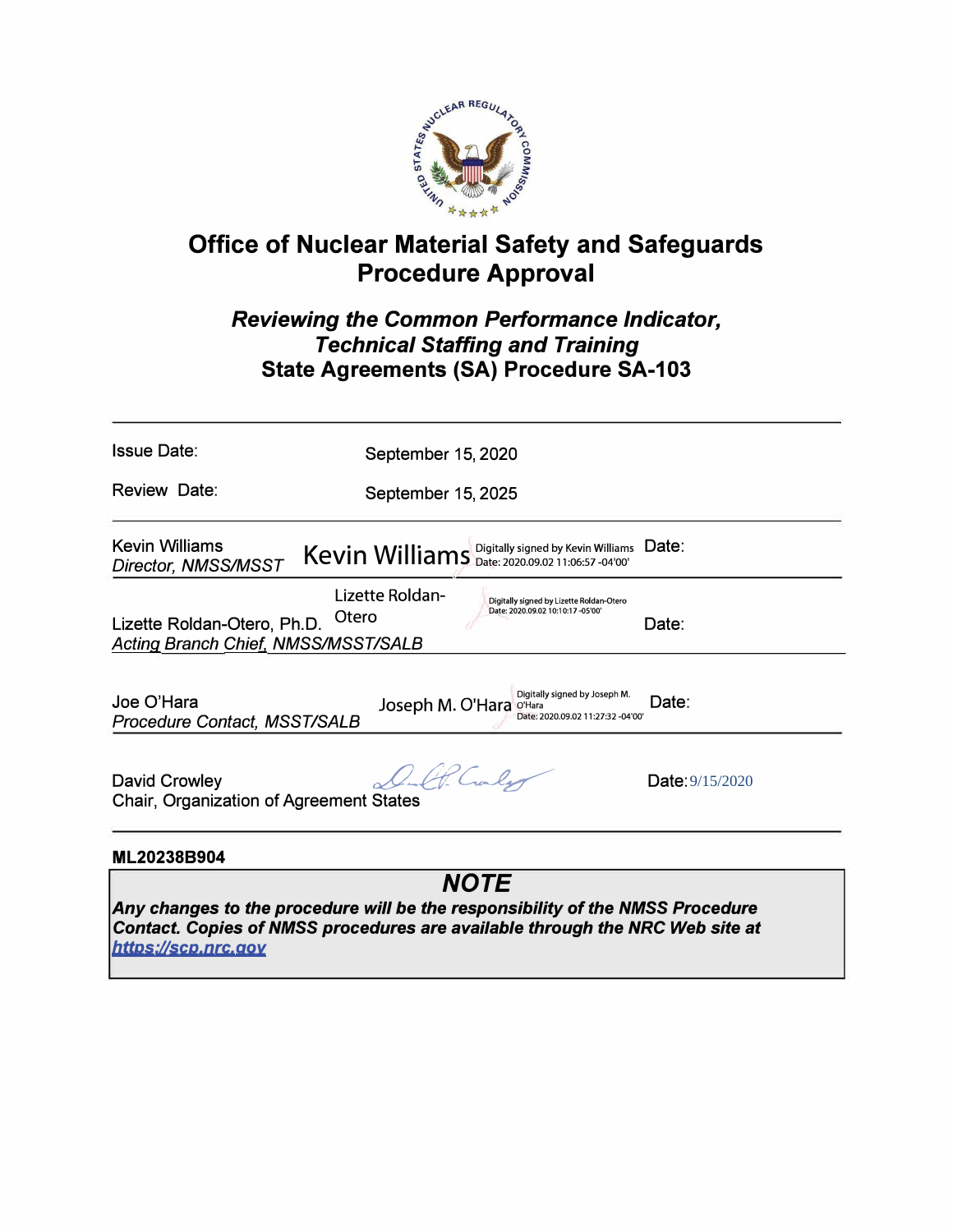#### **I. INTRODUCTION**

This document describes the objectives and procedure for conducting reviews of the Agreement State and U.S. Nuclear Regulatory Commission (NRC) radiation control programs (Program) under the common performance indicator, Technical Staffing and Training and specified in the U.S. Nuclear Regulatory Commission (NRC) Management Directive (MD) 5.6, *Integrated Materials Performance Evaluation Program (IMPEP)*.

#### **II. OBJECTIVES**

- A. To confirm that staffing levels throughout the review period were sufficient to support radioactive materials licensing and inspection activities such that a backlog did not exist impacting the indicator(s) (i.e., Status of Materials Inspection Program, Technical Quality of Inspections, Technical Quality of Licensing Actions, and/or Technical Quality of Incident and Allegation Activities).
- B. To determine the rate of staff turnover, especially senior-level positions, and the underlying causes and the length of time positions are vacant.
- C. To determine whether staffing issues are a short-term or long-term issue.
- D. To determine the level of management commitment to training for initial staff qualification and continuing education.
- E. To evaluate whether the inspector and license reviewer training and qualification program is being implemented effectively and is compatible with the NRC's Inspection Manual Chapter (IMC) 1248, *Formal Qualifications Program for*  Federal and State Material and Environmental Management Programs.

#### **III. BACKGROUND**

The ability to update regulations and to conduct effective licensing, inspection, and incident and allegation response activities is largely dependent on having a sufficient number of experienced, knowledgeable, qualified, and well-trained technical staff. A well balanced and staffed radiation control program ensures protection of public health, safety, security, and the environment from the hazards associated with radioactive material.

#### **IV. ROLES AND RESPONSIBILITIES**

- A. IMPEP Review Team Leader (Team Leader)
	- 1. In coordination with the IMPEP Program Manager, the Team Leader determines which team member is assigned lead review responsibility and assigns other team members to provide support, as necessary.
	- *2.* Communicates the team's findings to Program Management and ensures that the team's findings are in alignment with MD 5.6*.*
- B. Principal Reviewer
	- 1. Reviews and evaluates the level of staffing and turnover and their impacts on the overall program, the training and qualification of new staff, and the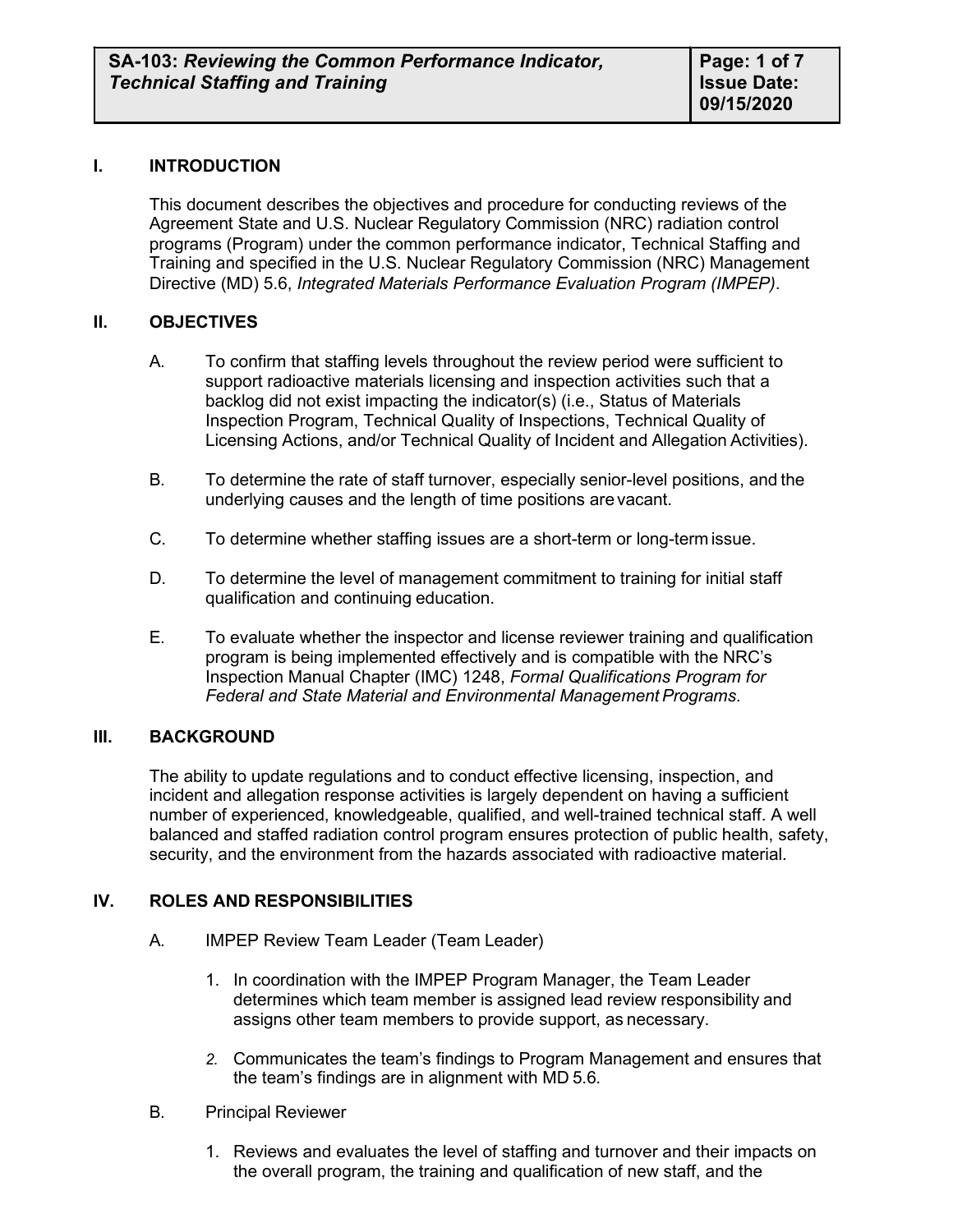continuing training of qualified staff against the criteria as established in MD 5.6.

- 2. Informs the Team Leader of the team's findings throughout the on-sitereview.
- 3. Presents the team's findings to the Program at the staff exitmeeting.
- 4. Completes their portion of the IMPEP report for the Technical Staffing and Training performance indicator reviewed.
- 5. Participates in the Management Review Board meeting for the IMPEP review; presents and discusses the team's findings for the Technical Staffing and Training performance indicator (this can be done either in person or remotely).

### **V. GUIDANCE**

- A. Scope
	- 1. The team should follow the guidance provided in SA-100, *Implementation of the Integrated Materials Performance Evaluation Program (IMPEP),* regarding discussions related to this indicator with inspectors, supervisors, and managers. If performance issues are identified by the reviewer(s) that lead to programmatic weaknesses, the reviewer(s) should seek to identifythe root cause(s) of the issues which can be used as the basis for developing recommendations for corrective actions. SA-100 contains criteria regarding the development of recommendations by the team. This procedure applies only to staff performing work that supports the Agreement State or NRC radiation control program being reviewed.
	- 2. If performance deficiencies are identified, the team should consider whether the root causes of these deficiencies affect more than the Technical Staffing and Training performance indicator. Issues impacting one performance indicator could also have a negative impact on performance with respect to other indicators. As a general matter, a performance deficiency, and associated root causes, should be assigned to only the most appropriate indicator and not counted against multiple indicators.
- B. Review Guidelines

The Principal Reviewer should:

- 1. Evaluate the response generated by the Program to relevant questions inthe IMPEP questionnaire. Depending on the level of detail of the information provided, the response to the questionnaire relative to this indicator may be useful to focus the review. The reviewer can identify potential issues (e.g., backlog in licensing, inspection, incident response, or allegation activities) and generate questions to focus the review.
- 2. Review and evaluate, the training and qualification records andjob descriptions during the on-site review.
- 3. Determine the ability to recruit and retain qualified staff and maintain staffing levels sufficient for the number and types of licensees. This includes a review of staff turnover and the length of time to fill vacancies.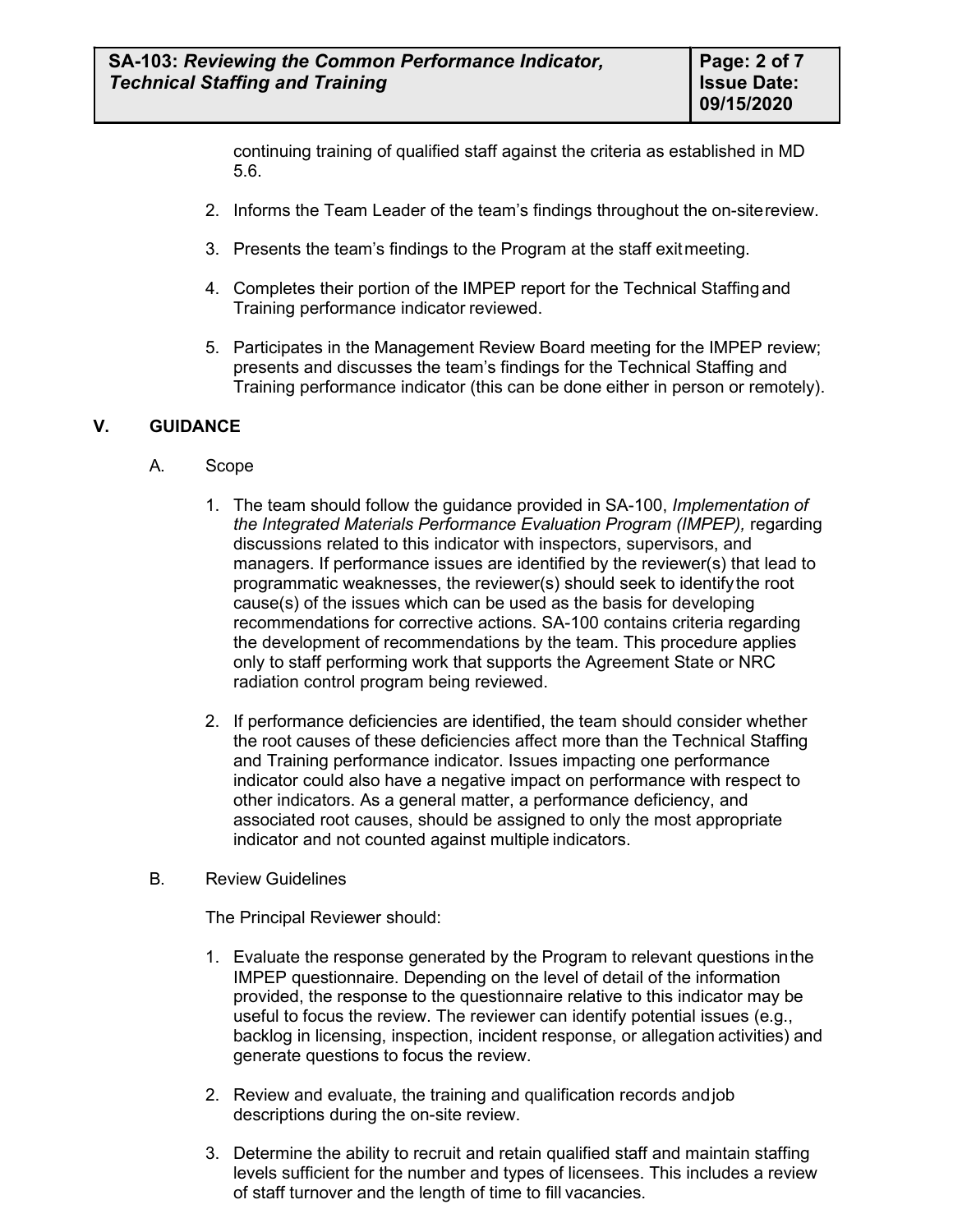- 4. Evaluate the effectiveness of the program's training and qualification process for staff members hired since the last IMPEP review. The Principal Reviewer is encouraged to interview these new staff members.
- 5. Conduct interviews with both staff and management and examine thetraining and qualification documentation to ensure that license reviewers and inspectors are properly trained and qualified for the type(s) of licensed programs for which they are given licensing and inspection authority.
- 6. Evaluate and document the following:
	- a. Number of full-time equivalent (FTE) staff dedicated to the radiation control program. The FTE should include both the number and type of full-time and part-time positions allocated to the program.
	- b. Adequacy of the FTE staff to properly implement the radiation control program with a proper balance among FTE assigned to licensing, inspection, incident and allegation response, regulation, and guidance development activities.
	- c. Impact of vacancies during the review period.
	- d. Whether minimum qualification and training program requirements for staff in the program are documented.
	- e. Whether the status of each technical staff member's training and qualification record is complete and current. This includes the required refresher training to maintain inspector qualification.
	- f. Any findings should be discussed with the Team Leader in orderto provide feedback to the Program.
- C. Review Details
	- 1. The following scenarios are meant to assist the reviewer in their review of this indicator:
		- a. An acceptable written training and qualification program could consist of a policy statement, description of the basic essential and training elements to become a qualified materials inspector or license reviewer based on the types of licensees regulated by the radiation control program, and a training qualification form for each staff. Additional information as to the details of the basic essential and training elements for specialized training can be found in the Inspection Manual Chapter (IMC) 1248, *Formal Qualifications Program for Federal and State Material and Environmental Management Programs*.
		- b. The documented training program description does not need to be as extensive as NRC's IMC 1248. The essential objective of the training plan should be a pathway for staff to become qualified as a materials inspector, a license reviewer, or both.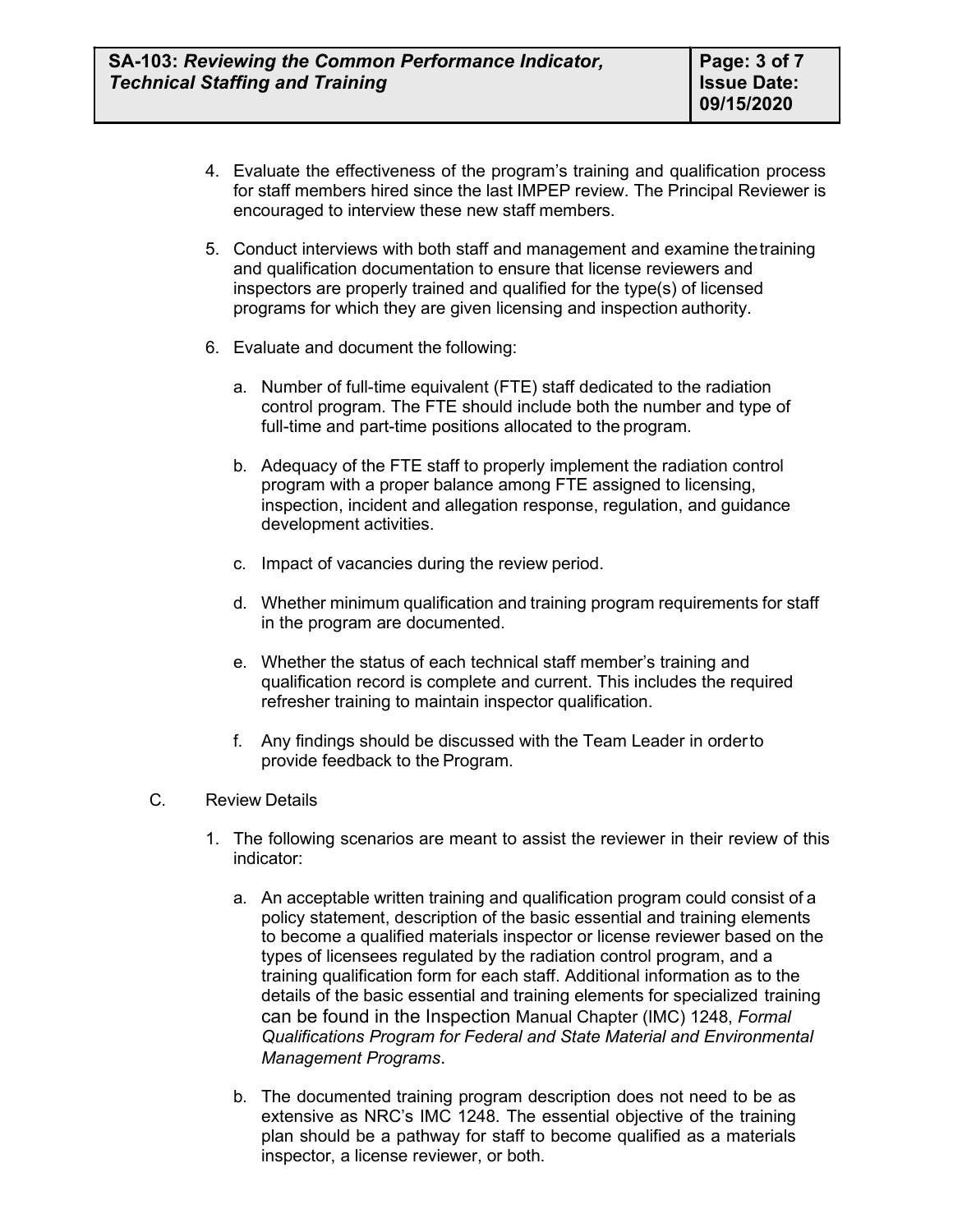- c. If the Program has not hired any new staff in 10 years and the program manager states that all staff are qualified, it is not necessary to have a documented training and qualification program. The documented training and qualification program is one piece of information the IMPEP Team should use in determining the rating for this indicator. Management Directive 5.6 indicates that the Program should have established qualification criteria for hiring technical staff and should have additional training and experience requirements based on the types of licenses the program issues or inspects. As noted in this procedure, the team should review the documented training and qualification program description including qualification requirements for staff in the program.
- d. If there is no documented training and qualification program, the IMPEP team should examine the overall performance of the Program in conducting the program activities to determine if the lack of a documented training and qualifications program has impacted the program performance. Although the team may not identify any performance issues because of the expertise of the current staff, at some point in the life cycle of the Program, it will become necessary to bring on new professionals. It is at that point that a documented training and qualifications program will help to assure that the Program is staffed with well-qualified staff that provide adequate protection of the public's health, safety, and security related to radioactive materials.
- e. Management approval of a staff member's qualification should be in writing. If there are no documented qualifications for staff (including management sign-off), the team should make a recommendation that the Program documents its training and qualification program.
- f. Prior to the implementation of IMPEP, the NRC used prescriptive indicators to evaluate radiation control programs, including the formula 1.0–1.5 technical FTE per 100 licenses for staffing levels. Use of this formula was discontinued because it did not adequately account for licensee complexity and was not a reliable indicator of performance. The NRC does not recommend a specific staffing formula. Instead, the NRC recommends that each program examine their staff workloads, types of licensees and licensing actions (numbers and complexity), and inspection activities necessary to protect public health and safety in order to determine necessary staffing levels. Additional staff efforts for regulation promulgation should be considered in the program's evaluation. *The Handbook for Processing an Agreement* dated January 26, 2015, Section 6 states that there must be at least two qualified technical staff in the Program. A Program may find the *Staffing Analysis Form* located in Appendix B of the *Handbook for Processing an Agreement* (formerly in SA-700) helpful in evaluating staffing levels in their Program. The Handbook is available in the IMPEP toolbox on the state communications portal Web site. This is a worksheet traditionally used in the initial implementation of a new Program; however, the same worksheet may be used by an existing Program to evaluate the adequacy of the number of FTE in their program.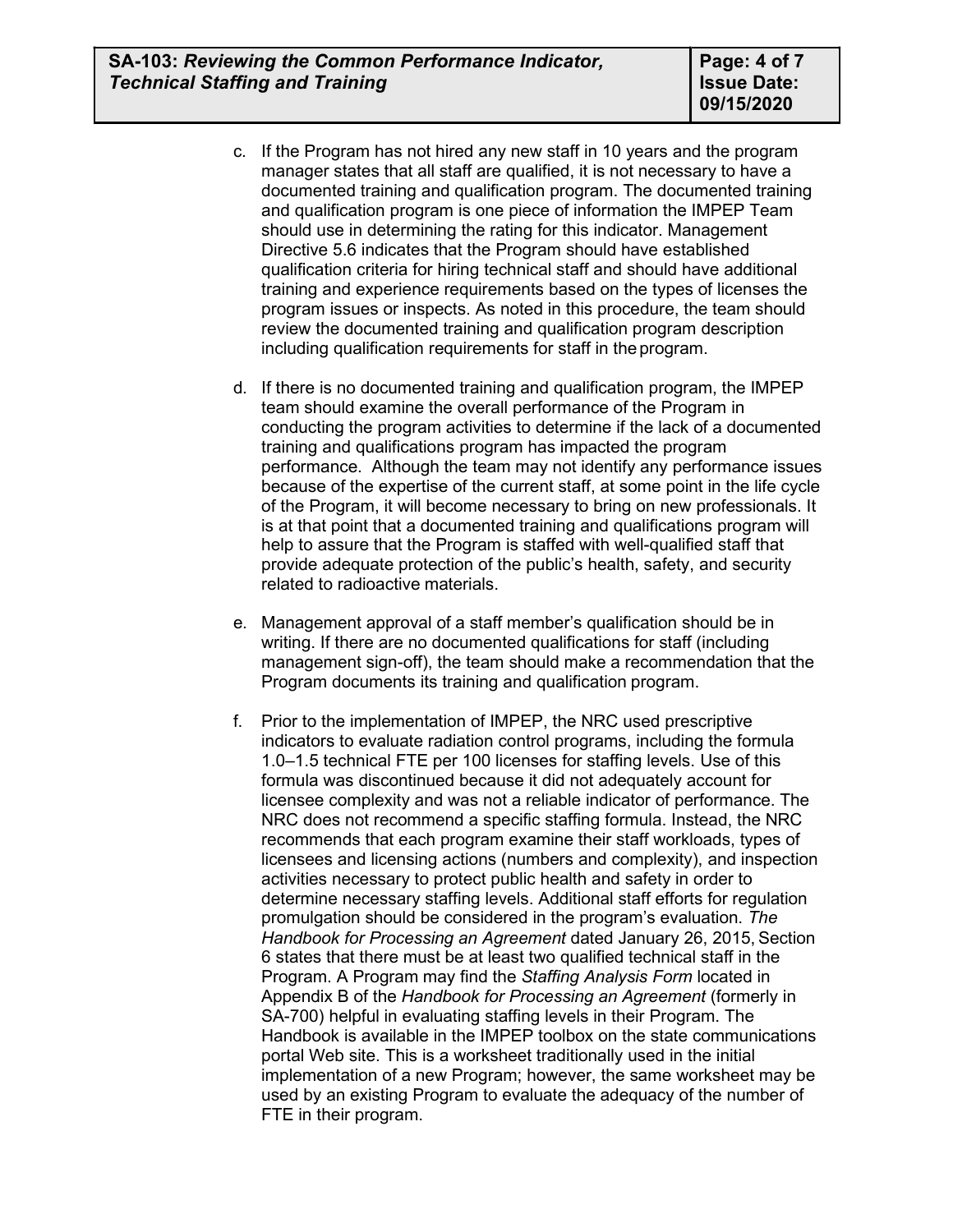- g. Although it is not necessary to have more than one staff trained for a particular technical area or modality, it is prudent to have at least two staff with expertise in each technical area or modality. For Programs with smaller numbers of licensees, the potential exists for the Program to lose the capability to conduct certain aspects of their program with a single staff member's departure. For larger Programs it will depend on the workload in a particular technical area or modality and whether it is more efficient and effective for the Program to train several or all staff for the particular technical area or modality under review.
- h. Attendance at a given training course is not the sole requirement for competency in a given area, whether licensing or inspection. The Program's training and qualification program should define what the Program considers to be a demonstration of competency applicable to the licensing or inspection of a specific activity. In many cases, mentoring by more experienced staff or completion of a specific number of licensing actions or inspections with senior staff members may be part of the necessary training to establish competency. The Program Director or designee should approve, in writing, staff qualifications.
- i. The Program management may find the staff with previous nuclear medicine experience is qualified in the elements of the nuclear medicine programs, but as a new employee, this staff will need additional training in the essentials of inspection techniques. Management may sign the staff's training documentation as complete for nuclear medicine based on the staff's previous work experience and after successfully completing training in inspection techniques. If the staff's work experience was limited to diagnostic nuclear medicine, additional training in therapeutic nuclear medicine and brachytherapy may be needed to be a fully qualified inspector for all medical applications.
- j. If staff has established competency in a given area, such as portable and fixed gauge activities, the supervisor can approve independent work in that one area. The staff may work independently while continuing to pursue competency in additional areas. The NRC refers to those staff members as having interim qualifications, which allows independent work in a limited area of demonstrated competency.
- k. During difficult economic periods Programs may be forced to issue a freeze on funding for the hiring of program staff and travel expenses for staff training. The reviewer can determine whether the implementation of the Program's plan for filling vacancies has been impacted by examining the results of the other indicators such as Status of Materials Inspection Program, Technical Quality of Inspections and Technical Quality of Licensing Actions to assess whether the number of overdue high priority (Priority 1, 2, and 3) and initial inspections is satisfactory and whether inspection reports and licensing actions are being completed and issued within the required timeframe. For training sufficiency, in addition to examining training records, the reviewer should interview inspection and licensing staff to determine depth of knowledge. The reviewer should also consult with the team member(s) who performed inspection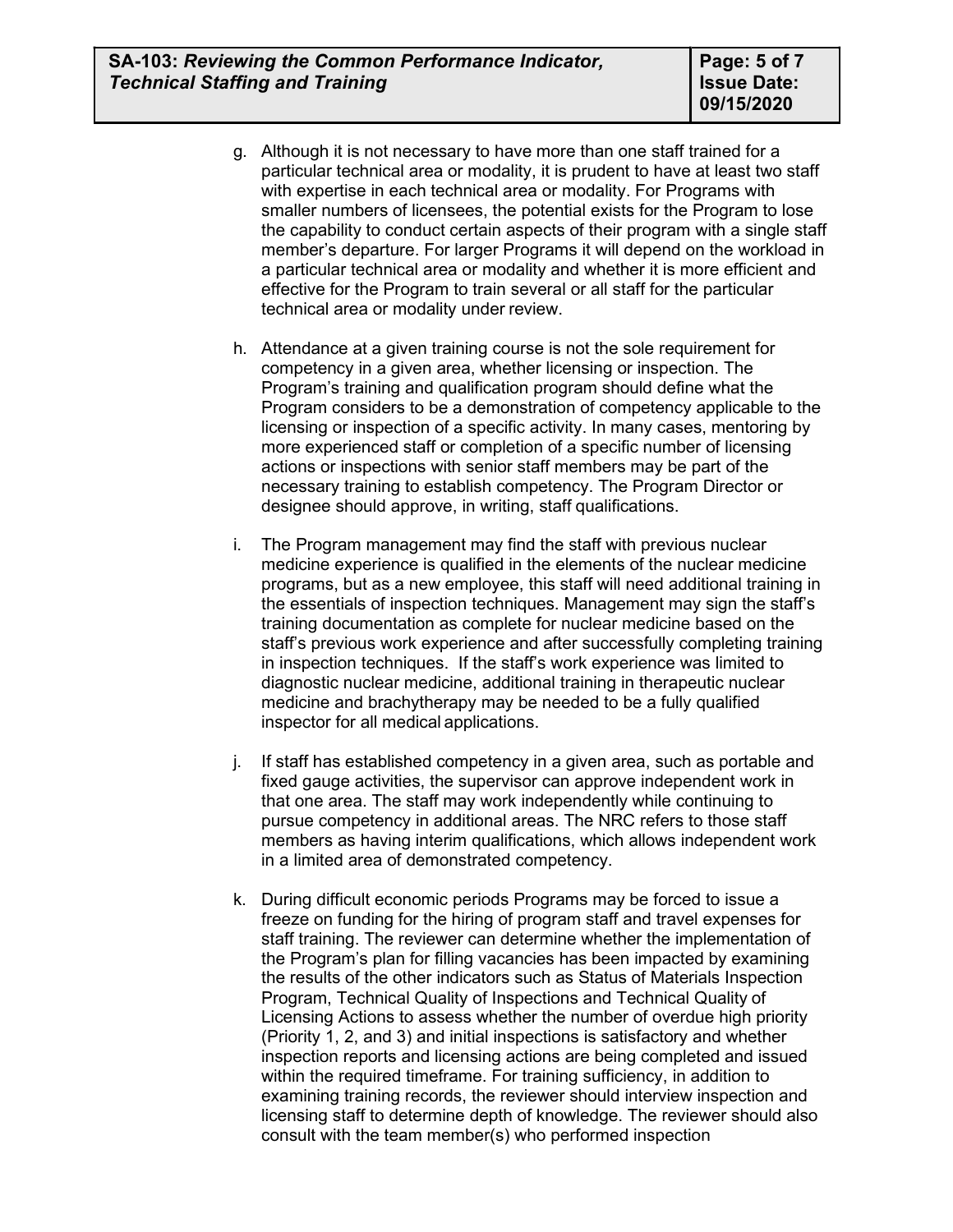- l. accompaniments to get feedback on the inspectors' performances. In any case, the Program should have a plan in place to address this issue (e.g., providing in-house training, requesting to host NRC training, using managers or trained staff from another Agreement State to perform inspections during these periods, etc.).
- m. A "train-the-trainer" approach, where one staff attends a training classand then presents the information to the staff by way of an in-house training session, is acceptable given the restrictions on out-of-State travel that some Programs may face. If a Program chooses to use a "train-thetrainer" approach, the Program should document the date(s) that the inhouse training was offered and retain a summary of the scope and objectives of the training or a copy of the agenda. The effectiveness of the training will be evaluated through the review of quality of casework and interviews with staff.

#### D. Evaluation Process

- 1. The Principal Reviewer should refer to Part III, *Evaluation Criteria*, of MD 5.6, for specific evaluation criteria. As noted in MD 5.6, the criteria for a satisfactory program are as follows:
	- a. There are sufficient qualified technical and administrative staff to implement the regulatory program with few, if any, staffing vacancies.
	- b. Management commitment to training is clear.
	- c. Staffing trends that could have an adverse impact on the quality of the program are tracked, analyzed, and addressed by program management.
	- d. The program has compatible training and qualification procedures in accordance with the criteria specified in IMC 1248.
	- e. Staff is completing the training and qualification requirements according to the timelines specified in IMC 1248 or compatible Agreement State requirement.
	- f. New staff members are hired with the scientific or technical backgrounds that would equip them to receive technical training.
	- g. The program's training and qualification standards meet personnel needs.

Note: *Examples of Less than Satisfactory Findings of ProgramPerformance* can be found in the IMPEP Toolbox on the state communications portalWeb site. These examples may assist the reviewer in identifying less than fully satisfactory findings of a Program's performance.

- E. Discussion of Findings with the Radiation Control Program
	- 1. The reviewer should follow the guidance given in NMSS Procedure SA-100, *Implementation of the Integrated Materials Performance Evaluation Program (IMPEP)*, for discussing technical findings with staff, supervisors, and management.